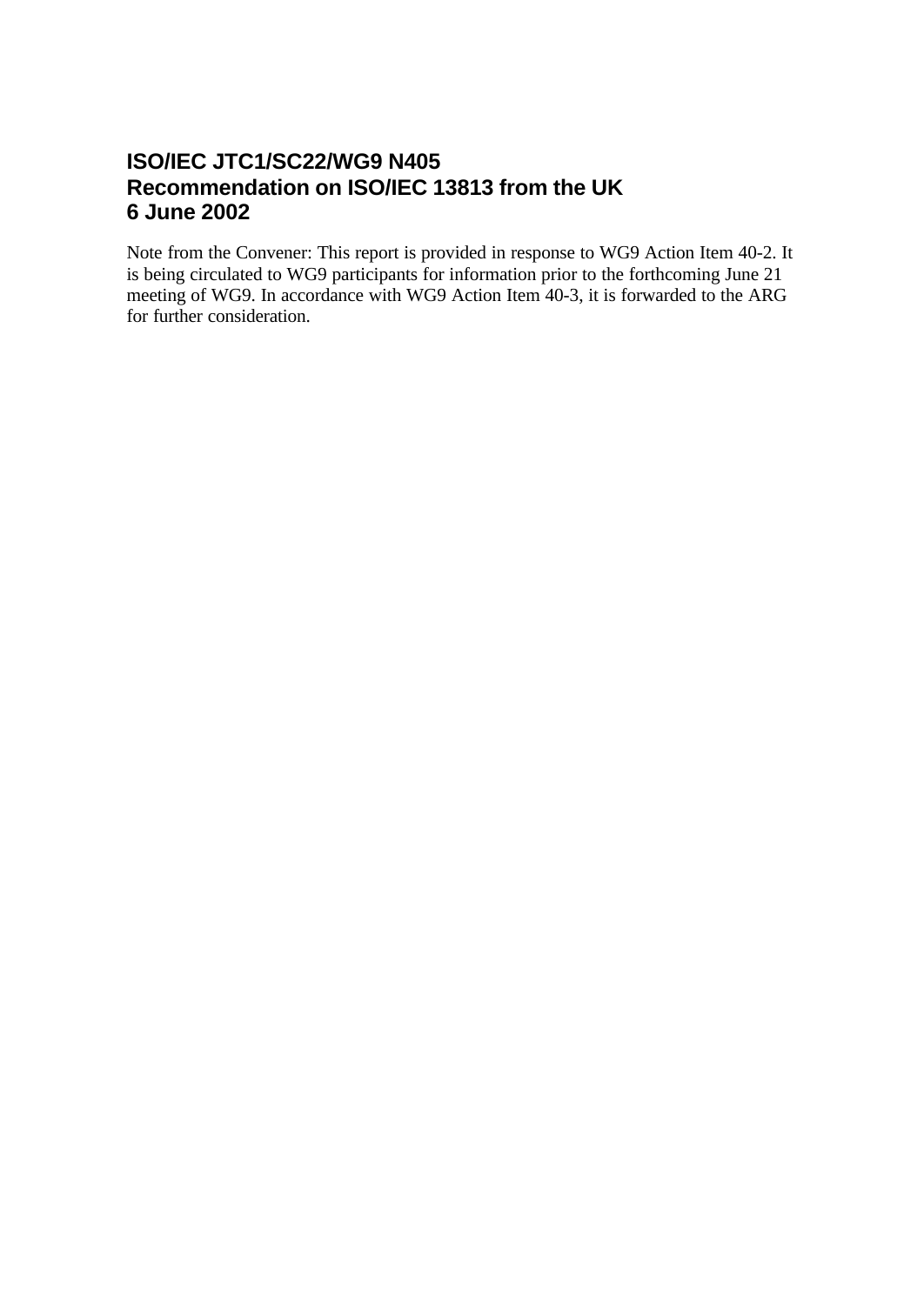## **Recommendation on ISO/IEC 13813 from the UK**

The standard ISO/IEC 13813 entitled generic packages of real and complex type declarations and basic operations for Ada (including vector and matrix types) will soon be up for review. This note reviews the background to the development of the standard and makes a recommendation that the standard be revised.

## **Background**

The Numerics Working Group of WG9 met many times during the period when Ada 95 was being designed and produced a number of standards. They were faced with the problem of whether to produce standards based on Ada 83 (87 in ISO terms) or whether to base them on Ada 95 or subsume them into Ada 95. One dilemma was of course that although Ada 95 was on the way nevertheless Ada 83 was expected to continue in use for many years.

The standards are

11430: Generic package of elementary functions for Ada.

11729: Generic package of primitive functions for Ada.

13813: Generic packages of real and complex type declarations and basic operations for Ada (including vector and matrix types).

13814: Generic package of complex elementary functions for Ada.

11430 and 11729 are mentioned for completeness. They were published in 1994. They were based entirely on Ada 83 and their facilities are provided in the Ada 95 core language. The elementary functions, 11430, became the package Ada.Numerics.Generic\_Elementary\_Functions and the primitive functions, 11729, became the various attributes such as 'Floor and 'Ceiling, and 'Exponent and 'Fraction. These two standards were withdrawn recently and need no further mention.

The other two standards, 13813 and 13814, were published in 1998 and will soon be up for review at the end of their five year period. Three possible fates can befall a standard when it is reviewed. It can be withdrawn, revised or confirmed.

In the case of 13814, the functionality is all incorporated into the Numerics Annex of Ada 95 as the package Ada.Numerics.Generic Complex Elementary Functions . There are a few changes in presentation because the Ada 95 package uses the generic package parameter feature which of course did not exist in Ada 83. Nevertheless there seems little point in continuing with 13814 and so at the Leuven meeting of WG9 it was agreed to recommend that it be withdrawn.

However, the situation regarding 13813 is not so clear. Some of its functionality is included in Ada 95 but quite a lot is not. The topics covered are (1) a complex types package including various complex arithmetic operations, (2) a real arrays package covering both vectors and matrices, (3) a complex arrays package covering both vectors and matrices, (4) a complex input-output package.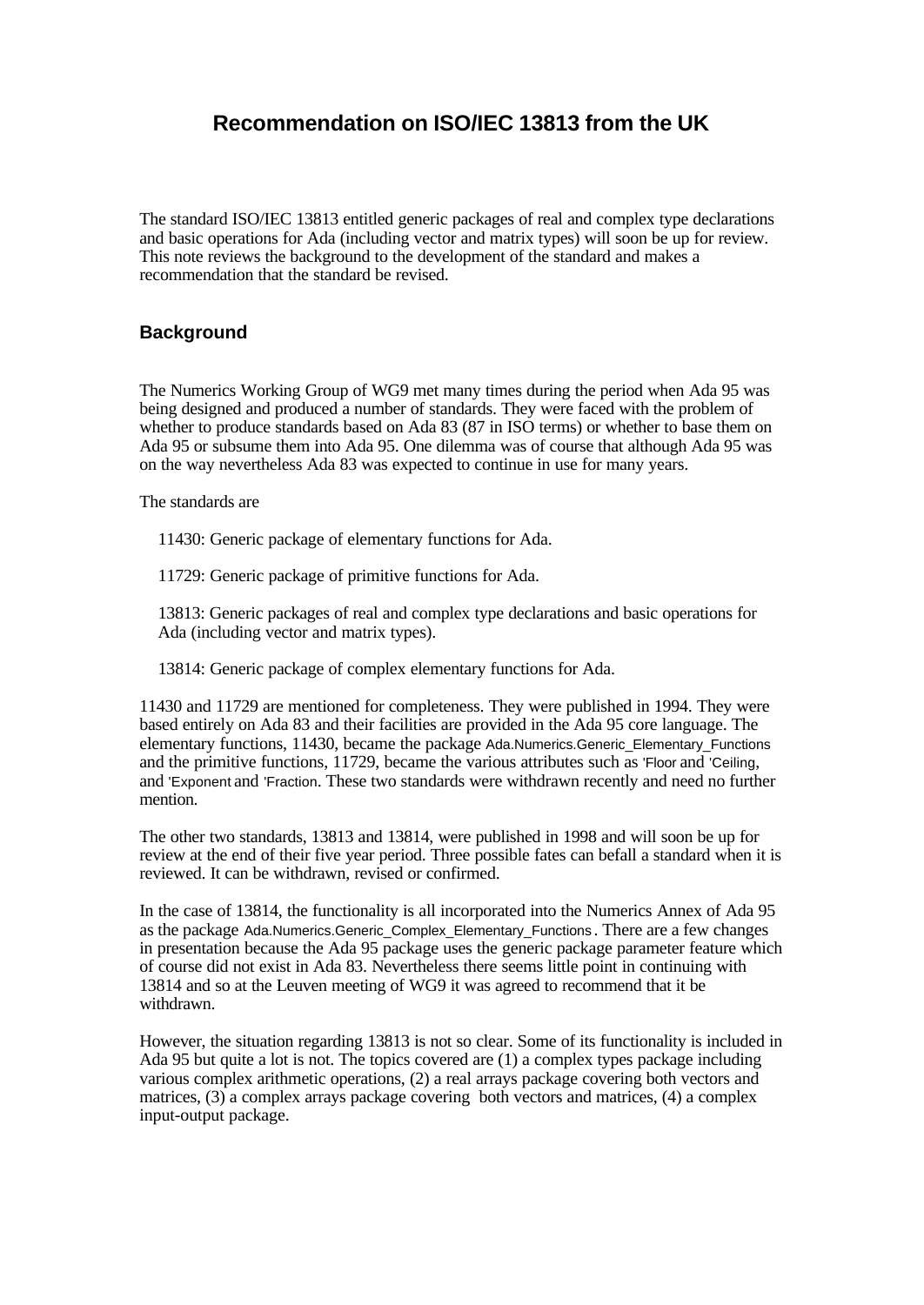The complex types package (1) became the package Ada.Numerics.Generic\_Complex\_Types and the input-output package (4) became Ada.Text\_IO.Complex\_IO. However, the array packages, both real and complex, were not incorporated into the Ada 95 standard.

At the Leuven meeting, it was agreed that 13813 should not be withdrawn without further study. The UK was asked to study whether small or large changes are required in 13813 and to report back. The Ada Rapporteur Group would then decide whether the functionality should be included in a future revision or amendment to Ada 95.

This is the report from the UK.

#### **Recommendation**

It is recommended that 13813 be revised so that it only contains the functionality not included in Ada 95.

The revised standard should contain two generic packages namely Ada.Numerics.Generic\_Real\_Arrays and Ada.Numerics.Generic\_Complex\_Arrays.

There should also be standard non-generic packages corresponding to the predefined types such as Float in an analogous manner to the standard packages such as Ada.Numerics.Complex\_Types and Ada.Numerics.Long\_Complex\_Types for Float and Long\_Float respectively.

The text of the Ada specifications of the two generic packages should be essentially as given in the nonnormative Annex G of the existing standard 13813. (This Annex illustrates how the existing standard packages might be rewritten using Ada 95. There is an error regarding the formal package parameters which has been corrected in the revised text.)

There is an important issue regarding what should happen if there is a mismatch in the array lengths of the parameters in a number of the subprograms provided by the packages. For example if

function "+" (Left, Right: Real\_Vector) return Real\_Vector

be called with parameters such that Left'Length /= Right'Length.

The existing standard raises the exception Array\_Index\_Error which is declared alone in a package Array\_Exceptions. The nonnormative Annex G shows this exception incorporated into the package Ada.Numerics thereby producing an incompatibility with the existing definition of Ada.Numerics .

We considered four possibilities regarding this exception

- 1) Add Array Index Error to Ada.Numerics as in Annex G.
- 2) Place Array Index Error in a new child package such as Ada.Numerics.Arrays .
- 3) Eliminate Array\_Index\_Error and raise Constraint\_Error instead.
- 4) State that the behaviour with mismatched arrays is implementation-defined.

We concluded that

Option (1) is undesirable because of incompatibility.